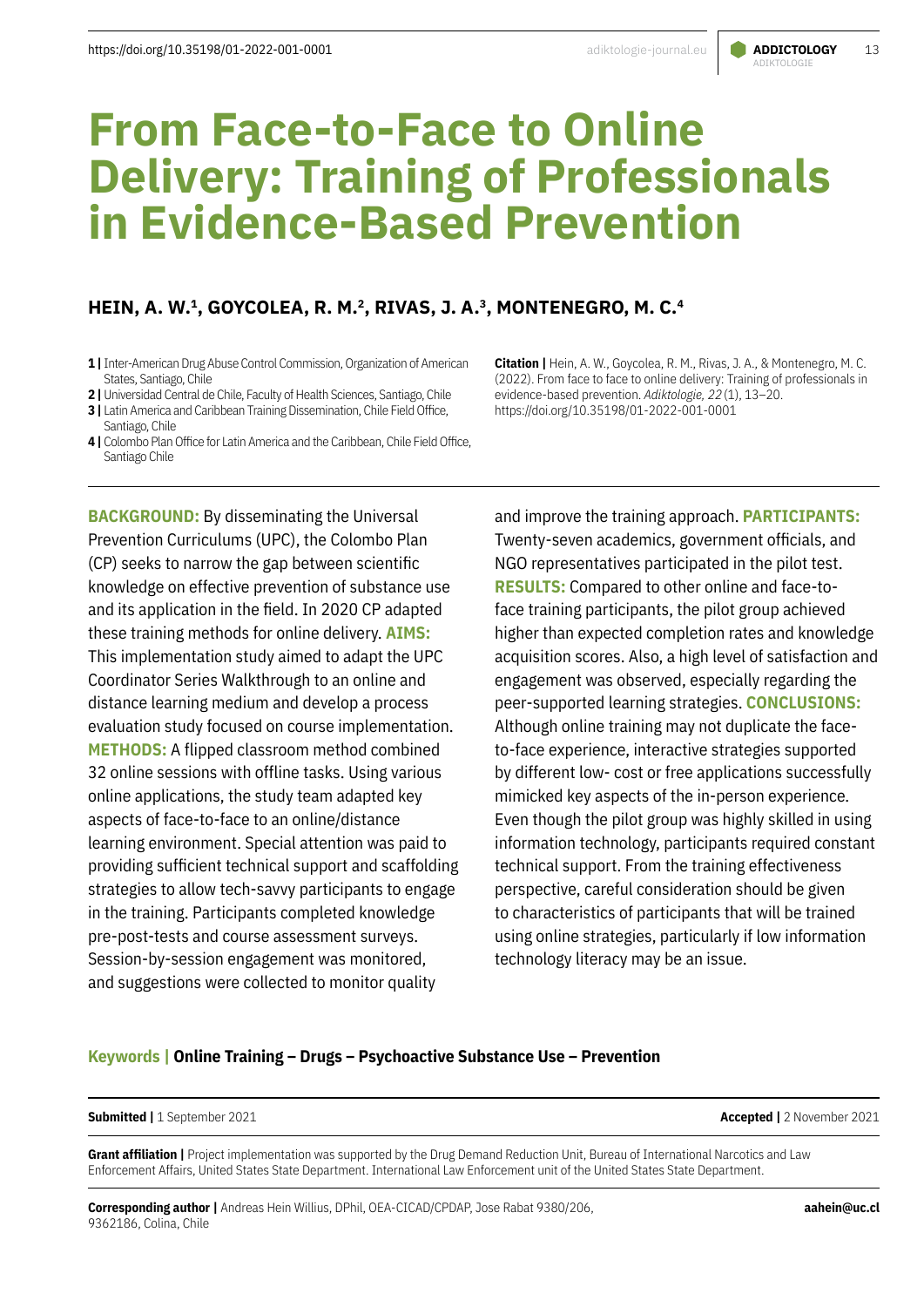## **B 1 BACKGROUND**

According to the United Nations Office on Drugs and Crime, in 2018, an estimated 275 million people of the global population aged 15–64 had used drugs in the previous year. According to the World Drug Report, a longer-term view reveals that the number of people who use drugs is now 30 percent higher than in 2009. Yet, effective prevention and treatment interventions based on scientific evidence and in line with international human rights obligations are not as available or accessible as they need to be (UNODC, 2021).

A gap exists between the scientific knowledge regarding effective prevention and treatment and its implementation in the field. The limited availability of suitable training opportunities for the substance use prevention and treatment workforce hinders the widespread dissemination of evidence-based practice.

The Drug Advisory Program (DAP) of the Colombo Plan (CP-DAP), with the support of the Drug Demand Reduction Unit from the US State Department, has pioneered developing and implementing an adult-centered training curriculum covering a wide range of topics in substance use disorder treatment and prevention. Three main series have been developed so far: The Universal Treatment Curriculum (UTC), the Universal Prevention Curriculum (UPC), and the Universal Recovery Curriculum (URC). Each series comprises from 9 to 22 courses. Each course is designed to be delivered face-to-face in 24 to 96 hours. The three series represent one of the most comprehensive training series in evidence-based substance use treatment and prevention worldwide. To this date, Universal Curriculum (UC) courses have been disseminated in more than 75 countries around the globe. A complete description of the Universal Curriculum series and courses can be found at [https://www.issup.net/training.](https://www.issup.net/training)

Depending on the trainees' experience and training needs, training initiatives can have different methodological approaches*. Training of Professionals* or *TOPs* focus on training frontline workers directly. On the other hand, *Training of trainers or TOTs* seek to prepare professionals to act as trainers of frontline workers. In addition to usual training activities, TOTs include teach-back assessments, where trainees have to "teach back" curriculum lessons to their peers to demonstrate proficiency in training skills. In certain cases, when prospective trainers have a high level understanding and experience in the subject (e.g., university academics), TOTs use a "walkthrough" approach. Instead of teaching the full course, walkthroughs explain course content structure, demonstrate key activities, and model training methods. Walkthrough content structure has been agreed upon by a group of experienced CPDAP trainers and project managers. As such, while the complete UPC training series for managers and supervisors would require about nine weeks to complete, the courses can be completed in about three weeks of full-time training using a walkthrough approach.

## **1.1 Key strategies used by UC to foster adult engagement and learning**

An understanding of the methods and principles that promote adult learning (andragogy) informs UC courses. Andragogy fosters the involvement of adult learners in their own learning process, integrating their experiences in the learning process (Escudero & Escudero, 2020; García-Oberto, 2020). As such, adult learning involves greater interaction between participants (Duarte, 2020). Consequently, UC curriculums intentionally use a wide variety of adult learner-centred strategies to foster participant engagement. Key implemented strategies include:

- **•** Interactive presentations: Trainers avoid "lecture-type" presentations by posing frequent open-ended questions to integrate participants' experience while moving through content.
- **C** Large group discussion: Facilitators promote group discussions to stimulate reflection and critical thinking.
- **B** Small group work: Training groups are frequently divided into small groups (4 to 5 participants) to work on particular tasks (discussions, prepare projects, presentations, and role-plays, among others). Participants interact frequently by preparing materials using newsprint (writing, colouring, gluing, among others).
- **B** Assessment: Includes knowledge pre and post-tests, daily assessments, and end-of-training satisfaction survey. Daily assessments result in an immediate adjustment of nextday training activities to ensure that training responds to participants' characteristics and needs.

## **1.2 Online training delivery: new demands in the context of the global COVID 19 pandemic**

Travel and meeting restrictions introduced in March 2020 brought many international cooperation initiatives, including worldwide training missions, to an abrupt halt. In this context, CPDAP faced the key challenge of adapting available curriculums from a face-to-face to an online delivery.

In the last decade, we have experienced an explosion in the development of online learning resources (Means et al., 2014). An "online learning" course usually allows the students to interact with the instructional content and people through the internet. Online training initiatives can vary according to the way they combine online with face-to-face activities, the way they combine synchronic and (participants converge on the same time) a-synchronic activities, the degree of rich media used, the participant's level of activity, or the degree to which instructors are actively involved in the training. The choice of one approach over another depends on training objectives and the nature of the intended audience.

Evidence suggests that online training can be effective in developing a wide range of complex skills such as parenting skills (Shari et al., 2017), emotional regulation skills (Chelsey, 2018),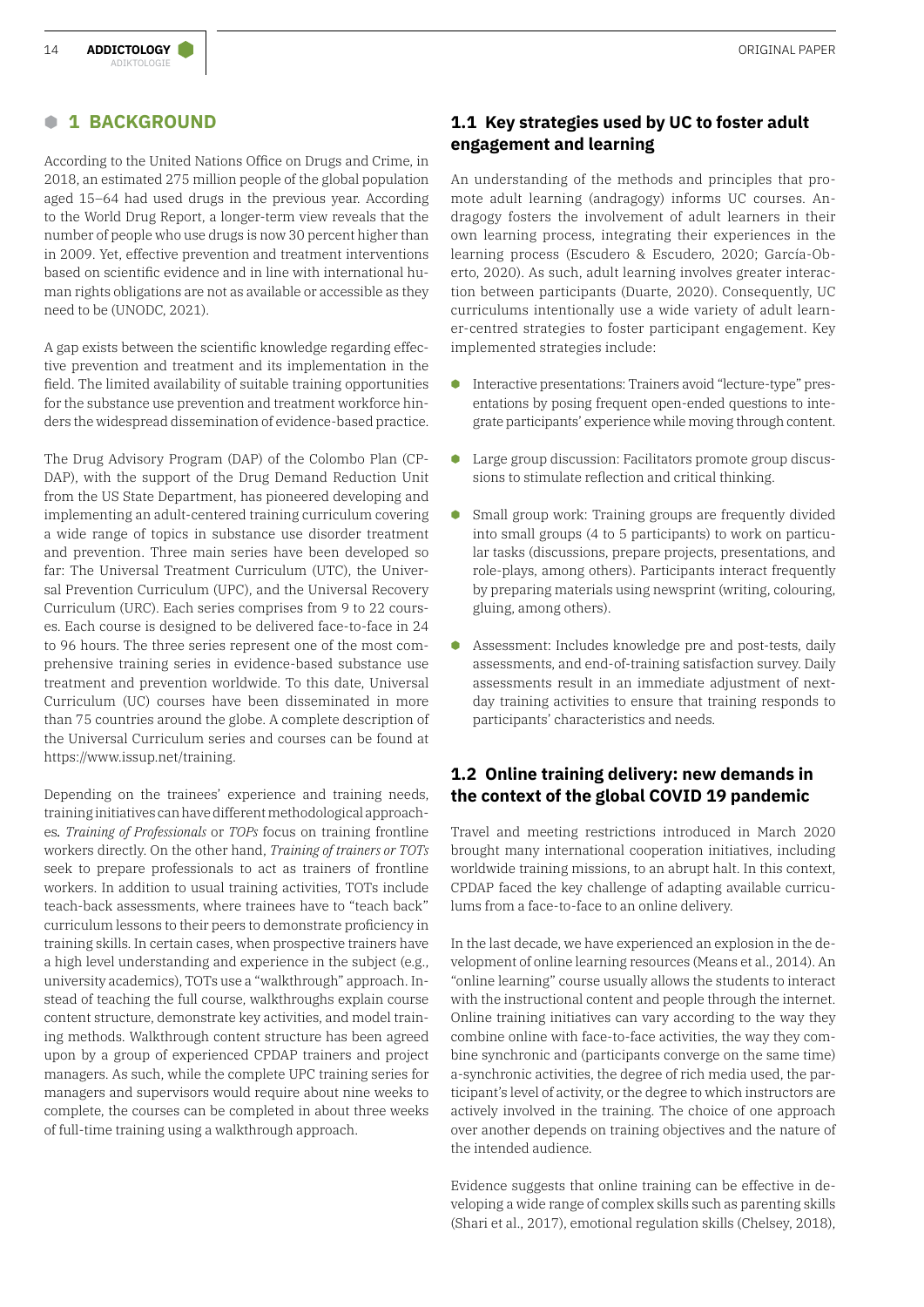pain coping skills (Bennell, 2017), and patient management skills (Wuensch et al., 2017). Other studies show that online training can be at least as effective as face-to-face training in developing clinical skills such as post-traumatic stress management (Uzek, 2014) and Screening, Brief Intervention, and Referral to Treatment (SBIRT; Stiner et al., 2014; CICAD, 2017). Distance training, particularly online training, holds promise for scaling up evidence-based practices (Covell, 2011; Geoffry et al., 2015). Training effectiveness will ultimately depend on the adequate alignment of participants' characteristics, the online course content configuration, and participants´ support structure. In any instructional experience, learning and retention will be related to the students' degree of active engagement with the material (Means et al., 2014).

Although the evidence seems to support the potential effectiveness of online training delivery, concerns have been raised regarding online learning quality, especially for less-prepared students (both adults and children and youth). This is because a certain degree of "digital literacy" (i.e., mastering web browsing, email, and videoconferencing programs, among others) is required to complete an online course successfully. Another concern is related to dropout rates. Online learning tends to show higher dropout rates than face-to-face courses. Dropout is primarily observed in participants with lower academic or digital skills and those facing competing time demands (e.g., work and family; Means et al., 2014).

In this context, the CPDAP initiated several pilot initiatives to explore possibilities and limits of online training delivery of UC courses. A distinctive trait of CPDAP's training initiatives relates to how participants are engaged in training and motivated to apply what they have learned in their work environments. Thus, several key questions were raised apart from the online content delivery. For example, would it be possible to recreate the CP training experience in an online environment? If so, how? And would online training be effective?

To explore these questions, a *Walkthrough to Train Trainers Universal Prevention Curriculum for Coordinators Series* was adapted for delivery in an online environment. This paper reports on the adaptation and evaluation of the pilot online course delivered to a group of Chilean academics, government officials, and NGO representatives during 2020.

#### **B 2 MATERIALS AND METHODS**

#### **2.1 Design of the study**

A mixed-methods assessment study was conducted. Measures included pre- and post-tests, surveys, "teach-back" assessments, content analysis of written assignments, and openended feedback questions.

#### **2.2 Study sample and data collection**

Twenty-seven participants enrolled in the course. The group comprised 56% males, 44% females; 63% worked as university-level teachers, and 52% were full-time academics. Of the total, 11% of participants combined teaching with work at local government health services, 22% worked at central government positions (local drug prevention authority and ministry of health), and 11% worked at NGOs. Eighteen trainers (two for each course) conducted synchronous sessions and overviewed offline tasks.

### **2.3 Data collection**

To ensure course implementation quality and to gather the information that would allow answering research questions, the following data was collected and assessed:

**a) Pre-training needs assessment:** A survey addressed weekly time availability, preferred days and time of the week for synchronous sessions, and availability of technical means to engage in online activities (computer, broadband internet connection supporting video conference calls, mobile with data plan, WhatsApp account). The survey also screened students' confidence in key information technology (IT) skills (e.g., internet browsing, video calls, etc.).

**b) Pre-post-tests:** Participants had to answer 20 to 25 multiple choice knowledge questions before and after each of the nine courses. These are the same pre- and post-tests used globally in every implemented training.

**c) Session engagement and suggestions:** After each session, participants answered a short survey addressing session engagement ("From 1 to 5, how engaged did you felt in this session?") and one open-ended question asking for session comments and suggestions.

**d) Course assessment survey:** After each course, participants had to answer a survey requesting an assessment of the course implementation and trainer, along with one open-ended question for comments and suggestions.

**e) Teach-back assessment:** Since this was a Training of Trainers, participants provided two 20-to-30-minute video recordings delivering a course presentation. Videos were assessed by one course trainer using a structured rubric. In addition, the trainer provided written and oral feedback to trainees.

**f) Course attendance:** Attendance was monitored by counting attendance at the end of a given session.

**g) Final reflections:** Each participant was asked to turn in a final written reflection on their learning and plans for future UPC dissemination within their respective educational institutions.

#### **2.4 Course Structure and delivery**

**a) Course adaptation:** First, to guide course adaptation, pre-training needs were assessed (survey). *Table 1* displays survey results. Following Campello et al.'s 2014 recommendations for intervention adaptation, course design focused on ad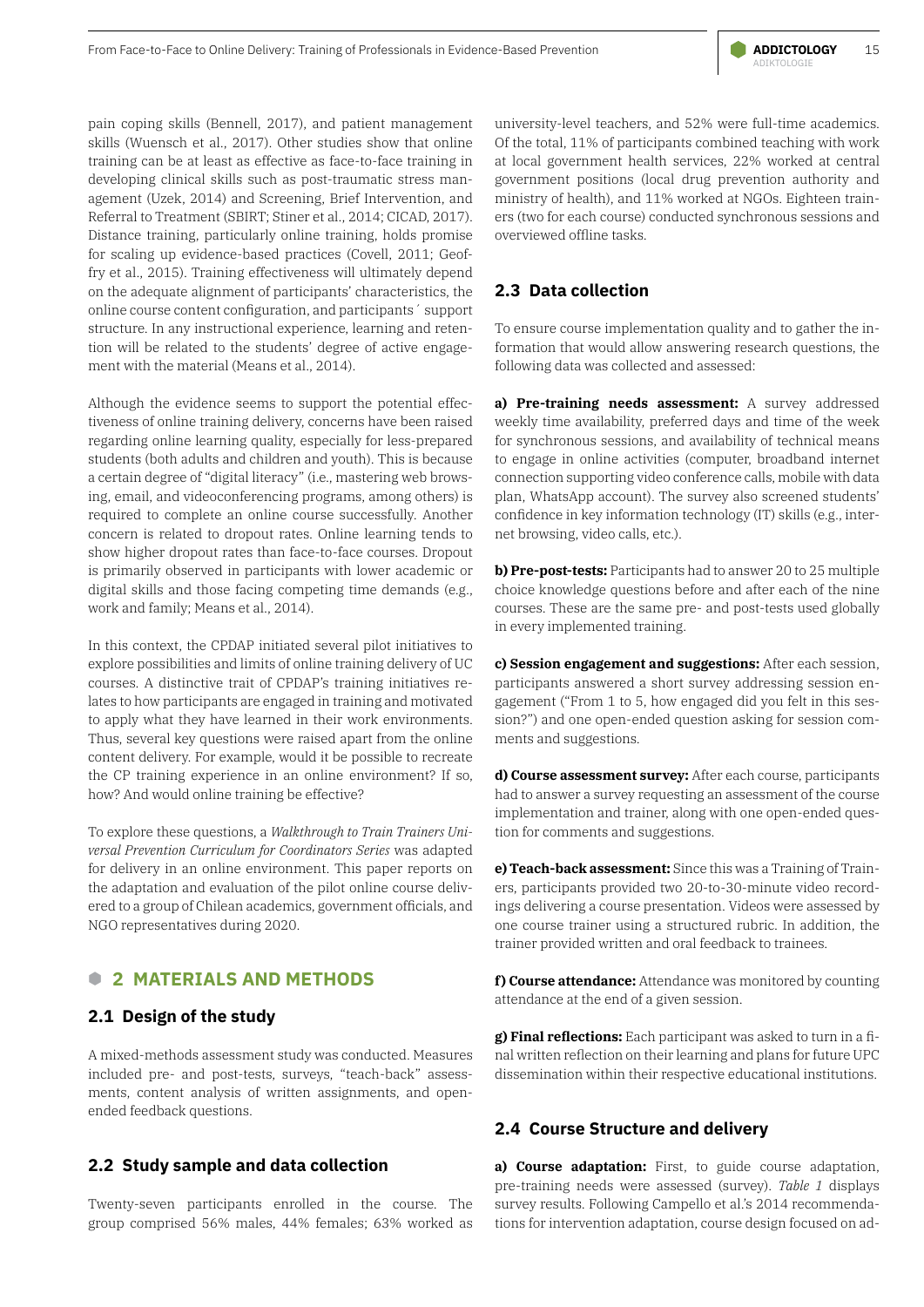**Figure 1** Synchronic session components and corresponding applications



justing course structure (session structure, organization) and delivery methods (e.g., zoom, google classroom, WhatsApp, Padlet, among others), but not contents. As such, we sought to find novel ways to deliver the same content in a way that would be appropriate in an online environment. Based on pretraining assessment results, the study team decided to deliver the course in 32 biweekly 90-minute synchronic sessions (video conference). Each course was delivered in 270 to 360 minutes. Participants were asked to invest approximately the equivalent time in pre-session preparations. During sessions, participants discussed contents and participated in practical activities. Before each session, participants were asked to prepare materials or activities. This approach is known as "flipped classroom" (Tucker, 2012).

**Table 1** | Pre-training needs assessment results

| Student preferences, resources, and IT skills                                                    | %    |
|--------------------------------------------------------------------------------------------------|------|
| Weekly availability of online sessions:<br>Two or three 90-minute sessions (vs. one session)     | 74.6 |
| Weekly availability of offline sessions:<br>Under 60 to 90-minutes (vs. under 60 minutes)        | 51.6 |
| Time preference: 16:30 or later                                                                  | 78.8 |
| Has access to a PC, internet, mobile device<br>with a data plan                                  | 100  |
| Feel very confident using PC, email, WhatApp,<br>sending files through email or messaging system | 100  |
| Feel very confident in browsing internet, making<br>video calls, participating in forums         | 92.5 |
|                                                                                                  |      |

**b) Online delivery strategy:** Techniques and applications were identified that could mimic key face-to-face training strategies (e.g., small group work, newsprint projects, among others.) to an online environment. Please refer to *Figure 1* for a summary. **Video conferencing** was used for online sessions. Zoom was chosen because the "breakout rooms" feature allowed small group work. On the other hand, **Padlet** was used to replace newsprint-based collaborative work. Trainers used **PowToon** to record summary videos for participants to prepare the materials that would be addressed in synchronic activities. Also, **Socrative** was used to facilitate in-session question asking and **Google Forms** to collect pre-training and assessment information (tests and course evaluation assessments). A **WhatsApp** group including all participants and trainers was created to build group identity and facilitate communication and group interaction. Course materials were organized using **Google Classroom**, providing access to relevant dates (sessions and assignment turn-in), tasks to prepare before sessions, links to Zoom sessions, in-session tasks and links to those tasks (e.g., Padlet), links to course assessments (post-test and satisfaction) and other relevant resources (course manual, slides, other documents).

To allow participants to build a routine, each session followed the same structure. Participants had to prepare the material beforehand, either by reading training manuals, watching an instructional video, or working on a group project. Fifteen minutes before the start of a given session, participants answered a content-related three-question pre-test. The pretest was intended to stimulate participants to actually prepare the materials.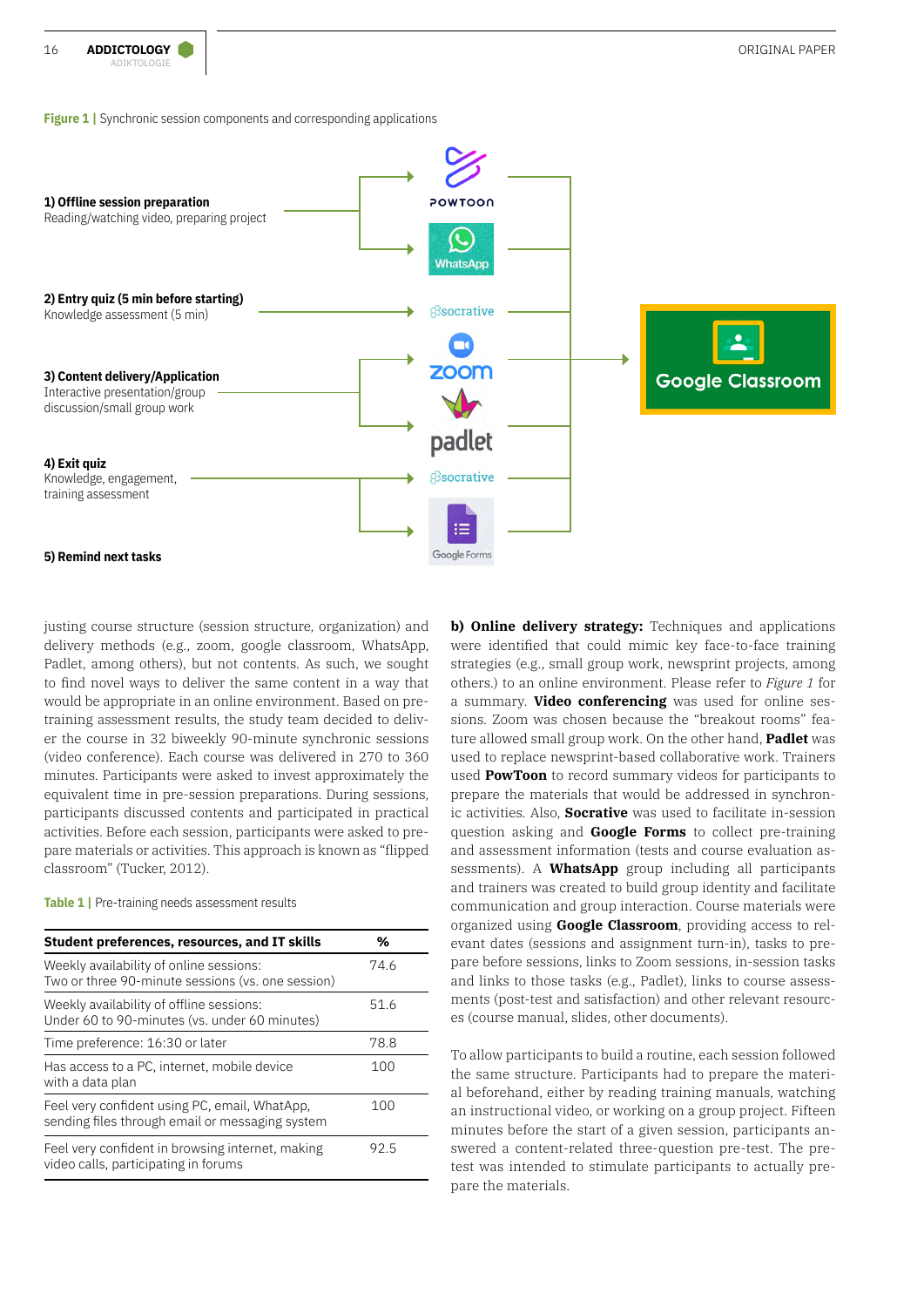## **2.5 Data analysis**

**a) Quantitative data analysis:** Collected data was downloaded to Excel spreadsheets and descriptive statistics were calculated. Also, t-tests for dependent samples, effect size (Cohen's d), and correlation analysis were conducted using STATA 16.

**b) Qualitative data analysis:** Final reflections and openended survey questions were analyzed using content analysis. Two authors (AH, RG) conducted the analysis and discussed the findings in research meetings with the full team.

Participants' data was collected using survey applications that stored results in password- protected electronic spreadsheets. Pre-post test data, attendance data, teach-back recordings and final reflections were linked to participants' identification (for course certification purposes). However, end-of-course assessment surveys collected anonymous data. Only AH, JR and RG had access to identified data. An electronic copy was stored in AH's personal computer (also password-protected) for data processing. Data was analyzed and presented in an aggregated format making it impossible to identify individual participants. Course trainers had access to "teach-back" recordings for assessment and to provide feedback to participants. Trainers had access through an online drive and only were granted access to watch. After the assessment, all video recordings were deleted.

#### **2.6 Ethical statement**

All participants consented to participate and allowed data gathering for course assessment purposes.

## **B 3 RESULTS**

Data analysis and results are structured across three main subjects: course quality assurance strategy, participants' experience and engagement, and course results.

#### **3.1 Course quality assurance strategy**

Two regional trainers were selected to deliver each course. Eighteen different regional trainers engaged in course delivery, introducing variability in training styles and strategies to avoid training monotony. Two trainers were present in any given session to take control in case of internet stability issues. Both trainers and participants were trained in using online tools and received constant support from CPDAP program officers (JR). To ensure that the training met participants' needs and transmitted learned lessons to each new pair of trainers, AH met virtually with each trainer team before each course and then as needed depending on participant feedback. These sessions ensured quality and transmitted learned lessons to the next trainer team.

### **3.2 Participant experience and engagement**

**a) Course satisfaction:** Participants' experience with the course turned out to be very positive. Overall participant satisfaction score was positive, with average scores over 3.5 (out of 4) in all assessed dimensions. It is noteworthy that average course assessments tended to improve over time. The correlation between course assessment and course order is positive and moderate in size  $(r = 0.33)$ , suggesting that quality assurance strategy may have been effective in improving participants' experience over time. Even though many participants were academics in the field, they agreed that the course allowed them to organize their previous knowledge about prevention systematically. They particularly appreciated the way the courses connected practice and research.

**b) Engagement, attendance, and course completion:** Participants failing to complete online courses is a clear issue that must be addressed to ensure course success. *Figure 2* shows attendance rates by course session. As in many remote courses, a tendency to decline in participation by session was observed. However, this was mainly related to participants dropping out during training due to work/ and health-related issues. *Figure 2* shows a slight decline in participation after session 17 (week 8), suggesting possible course fatigue. Future courses could consider chunking online delivery into no more than 8-week periods, followed by a resting period before starting the next chunk.

*Figure 3* shows average participant engagement (scale from 1 to 5) by session. The plotted regression line shows a slight increase. This may suggest that quality monitoring effectively refined and promoted good online training practice.

In addition, 81% of the participants completed all requirements to graduate as UPC trainers. Other participants had to interrupt their participation due to work or health issues. Those participants received an attendance certificate acknowledging the courses they managed to finalize.

Some participants mentioned something that could be called "method fatigue." Because of their initial effectiveness, some strategies (e.g., group work, Padlet, Projects) may have been overused, thus tiring participants. Also, the amount of information addressed was perceived at times as "overwhelming" for the time frame set for the present training.

The most valued aspects of the course were related to group work and the opportunity to interact with peers and trainers in discussions and projects. Also, course participants highly valued playful and interactive learning tasks. In this context, the WhatsApp group played a significant role in fostering group cohesion and building a sense of community by channelling group discussions and mediating the interaction between participants and trainers. Many high-level academic discussions and paper exchanges occurred through the use of WhatsApp. Similar conversations would otherwise occur in face-to-face circumstances such as a coffee break.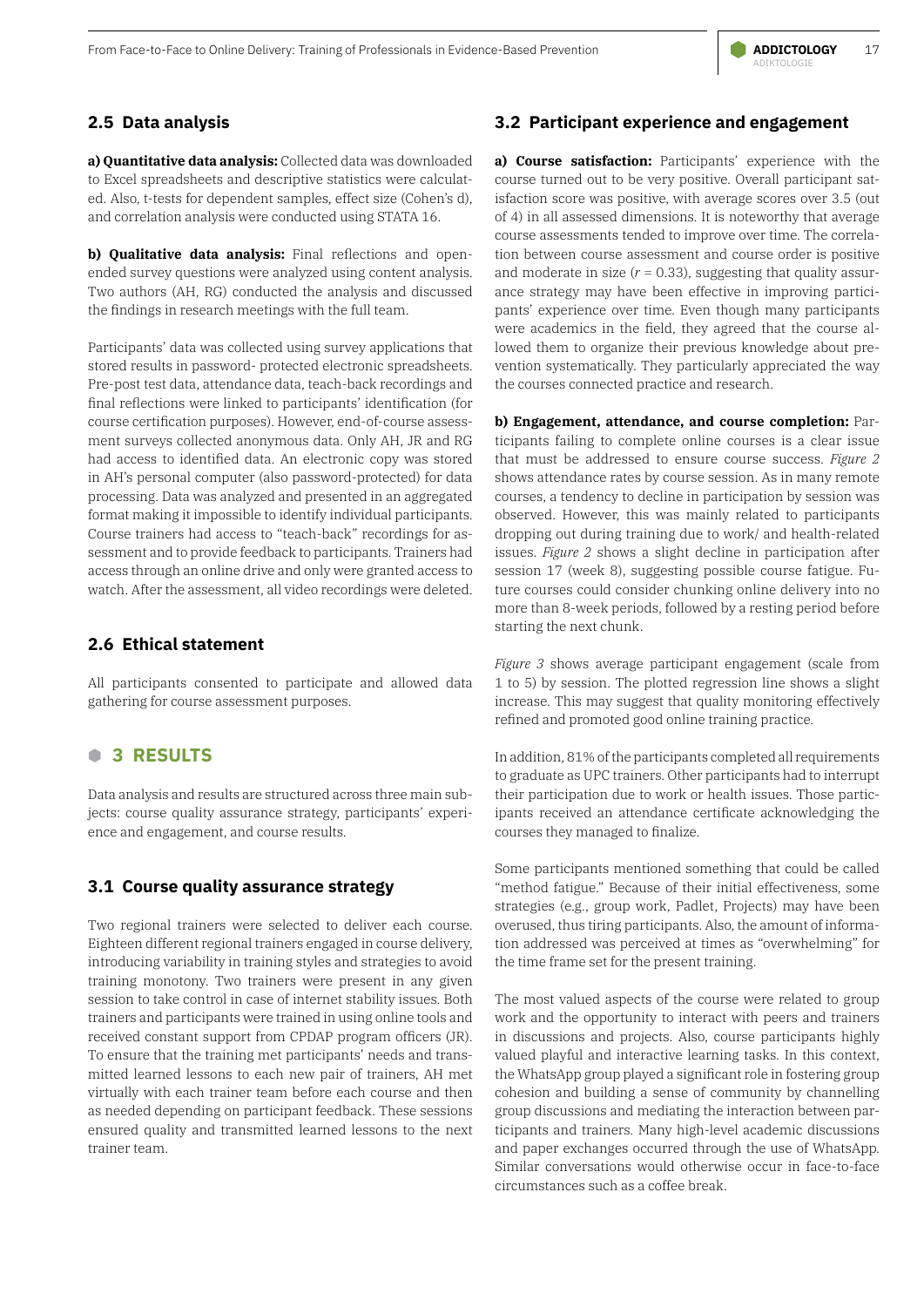

#### **Figure 2** | Attendance rate by session (based on the initial number of participants)

**Figure 3** | Average participant engagement (1 to 5) by session



#### **3.3 Course results**

**a) Pre- and post-test scores:** The UPC tests show a statistically significant increase in knowledge between pre-test and posttest for all nine courses (paired t-test, *p* < .05, two-tailed). In addition, Cohen's d calculations show high effect sizes ranging from 0.4 to 3.7 (results not shown). In any Colombo Plan training, participants tend to show average increases of about 10% to 20 % between the pre and post-test. Walkthroughs tend to show smaller increases because training does not concentrate on content as much as training skills. Participants achieved remarkable increases in all post-tests in this context, as shown in *Figure 4*.

**b) Teach-back assessment:** Scores for teach-back assessments showed small average changes from the first (35.4) to the second teach-back (36.5). A paired t-test showed no significant differences from the first to the second teach-back assessment. (*p* > .05, two-tailed). Using video recorded teachbacks for assessment of content delivery only, in which most of the participants already were proficient given their academic backgrounds. It was not possible to train or assess face-to-face training skills, which seem to be the most difficult skills to master. This because the video recordings presented a task that was prepared and delivered by each participant alone. As such it was not possible to observe, for example how they would manage participants in a face-to-face training.

#### **B 4 DISCUSSION**

This project was the first online adaptation of the UPC Coordinator series to be delivered to Spanish-speaking audiences in Latin America. In the context of the widespread lack of trained addiction professionals worldwide (Kirtadze, 2011; Pasche et al., 2015), it seems common that untrained people tend to believe that "they know everything about prevention" (Henriques et al., 2019). Therefore, it is crucial to develop new ways to disseminate critical knowledge on prevention in general and to professionalize the workforce. Training program availability seems to be increasing in different countries (Miovsky et al., 2016; Adams et al., 2017), and key features related to the success of these programs include a focus on specialized learning overlaying generic undergraduate professional training and practice-oriented teaching, among others (Adams et al., 2017).

This paper contributes to testing new ways to scale up urgently needed training availability. As such, it addresses the key questions of whether recreating the CPDAP training experience in an online environment is possible and how, and if this training could be effective.

#### **Recreating face-to-face training experience**

Participant engagement is a critical issue to address in any learning experience. In this project, course completion rate (81%) was fairly high compared to the average finalization rates of other types of online courses. For example, typical completion rates for unsupervised free MOOCS (Massive Open Online Courses) are about 15% (Jordan, 2020), while other remote courses in substance use in Latin America have shown an estimated completion rate of 30% (CICAD, 2017). Participants reported an overall high level of average engagement, suggesting that selected strategies effectively promoted engagement and resulted in high completion rates. Results are consistent with previous literature suggesting that high levels of engagement are a significant predictor of course retention (Paton et al., 2018). Literature also suggests that critical factors that promote engagement include instructor commitment, the quality of instructor interactions with students (Gregory et al., 2018), and developing a sense of community (Rasheed, 2020). Those factors also predict participant retention (Paton et al., 2018; Blane, 2019). Qualitative assessments of participant feedback suggest these were precisely the most valued aspects of course, particularly peer interactions. Previous research also indicates that peer-mediated learning is highly effective, especially in online training directed to less prepared adults (Means, 2014; Weidlich et al., 2019). In this context, the WhatsApp group may have played a major role in fostering group cohesion and building a sense of community.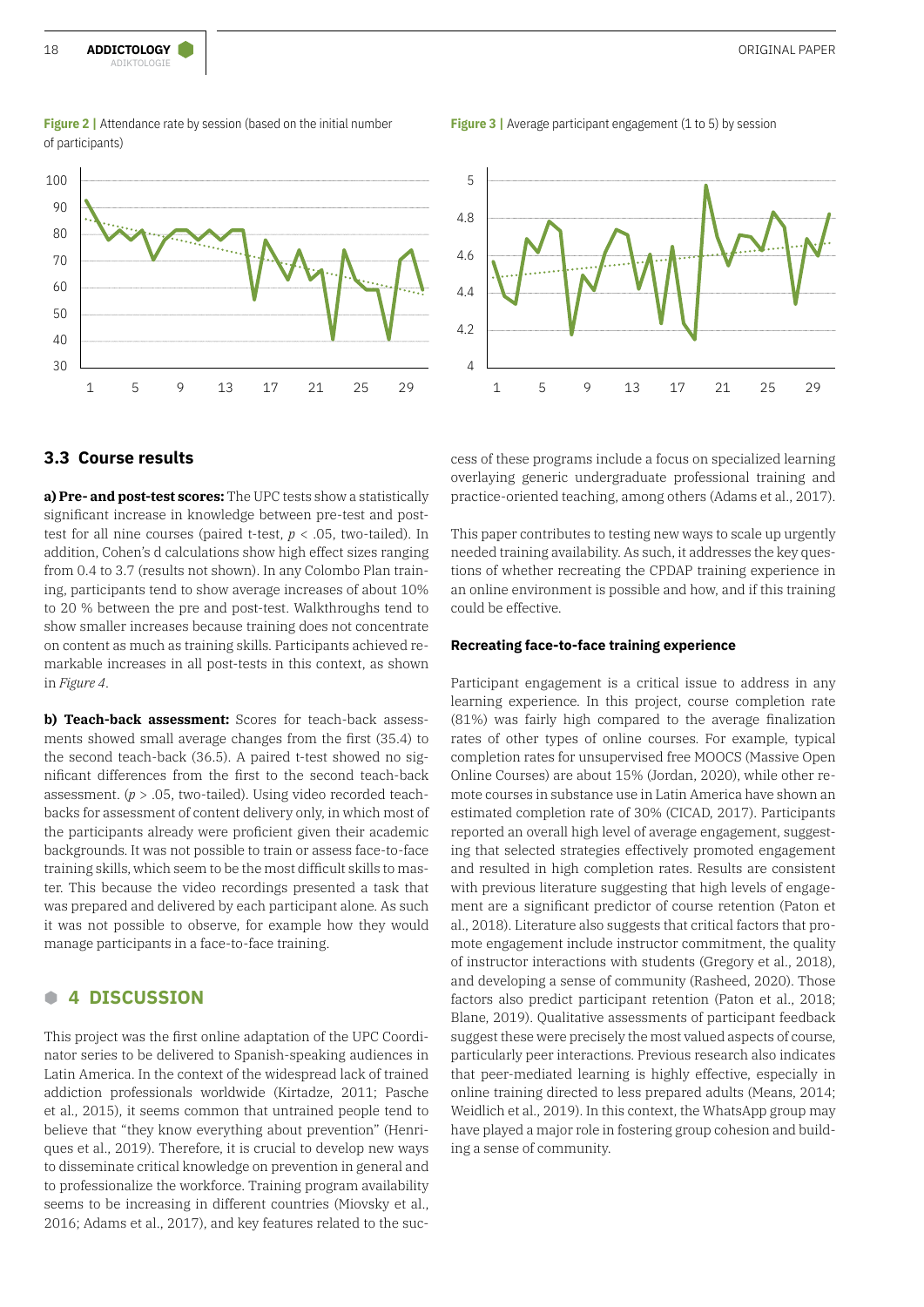#### **Figure 4 |** Percentage of correct answers by pre- and post-test



#### **Course results**

Participants significantly increased their factual knowledge. This result is consistent with previous research suggesting that blended approaches are at least (possibly more) effective than face-to-face training alone (Means et al., 2013). Studies have also shown that compared to other blended approaches, Flipped Classroom (FC) has been related to higher learning performance (Thai et al., 2017). Findings of other studies have also demonstrated that learner-learner interaction can significantly affect students' achievement in an online course. For example, Kurucay et al. (2017) found that students working collaboratively achieved significantly higher results than those working individually.

However, these encouraging results were not found when assessing participants' teaching skills through video-based content delivery assessment. This was not unexpected since the course focused heavily on content and not on skill development. Usually, a training of trainers includes several teachback opportunities that take place in front of a real group. In these situations, trainees receive structured feedback focused on improving training skills. The use of video-recorded teachbacks had limited usefulness in developing facilitation skills. Developing these skills would probably require structured activities focusing on these training skills. Future initiatives should address this key component of training of trainers.

#### **B 5 CONCLUSIONS AND LIMITATIONS**

In general terms, the training strategies mimicked key features of a face-to-face training approach. As such, remote training may provide a potentially cost-effective alternative to keep training the substance use workforce during the pandemic and to further expand training initiatives beyond what was conceived as possible before COVID 19. However, the literature also warns that its usefulness may depend on the type of audience. Participants with higher autonomy, goal orientation, and tech skills will be more likely to benefit from online courses. Even participants skilled in IT will most likely need constant support. The group in this pilot, highly skilled in using IT, required constant support to make this a successful training. Using this approach with less prepared participants should be carefully considered. The present trained group was highly skilled and had a high educational level. Thus, results might be limited to this type of group.

It is imperative to design new cost-effective ways to scale up training initiatives to reach wider audiences, including university academics and government officials. In this context, online training dissemination holds the promise to facilitate widespread dissemination. However, some critical factors come into play to allow online types of courses to succeed in their purpose. Implementing remote training may provide a useful delivery alternative to face-to-face dissemination for UPC courses.

**Acknowledgements:** We want to thank to Brian Morales, Branch Chief, Counternarcotics, Office of Global Programs and Policy, INL Bureau at U.S. Department of State and the whole drug demand reduction team for supporting this initiative. We also want to specially acknowledge to the regional UPC trainers' team: Calixta de Balmaceda (Panamá); Camila Patiño (Colombia); Carmen Cavero (Perú); Carolina Bruce (Chile); Edwin Peñaherrera (Perú); Eiji Alfredo Fukushima Taniguchi (México); Fernando Salazar (Perú); Gabriela Belén Gómez Torres (México); Graciela Barreto (Paraguay); Inés Bustamante (Perú); Jorge Villatoro (México); Luz Adriana Rivera González (Colombia); Marilú Gutiérrez López (México); Melva Gómez (Paraguay); Norma Coppari (Paraguay), Oscar Felipe García (México); Tania de la Fuente (México). With passion, rigor, creativity, and effort they make dissemination of evidence-based practice possible.

#### **Authors' contributions:**

AH and JR designed the course and proposed the study design. AH and RG performed the statistical analysis and participated in data interpretation and manuscript preparation. AH and RG designed the initial form of the manuscript. AH and RG conducted a literature review and summary of related work. MM supervised the statistical analysis and participated in the preparation of the manuscript. All authors contributed to the emergence article and approved the final version of the manuscript.

#### **Declaration of interest:**

The implementation of the intervention was financially supported by the Colombo Plan Office for Latin America and the Caribbean.